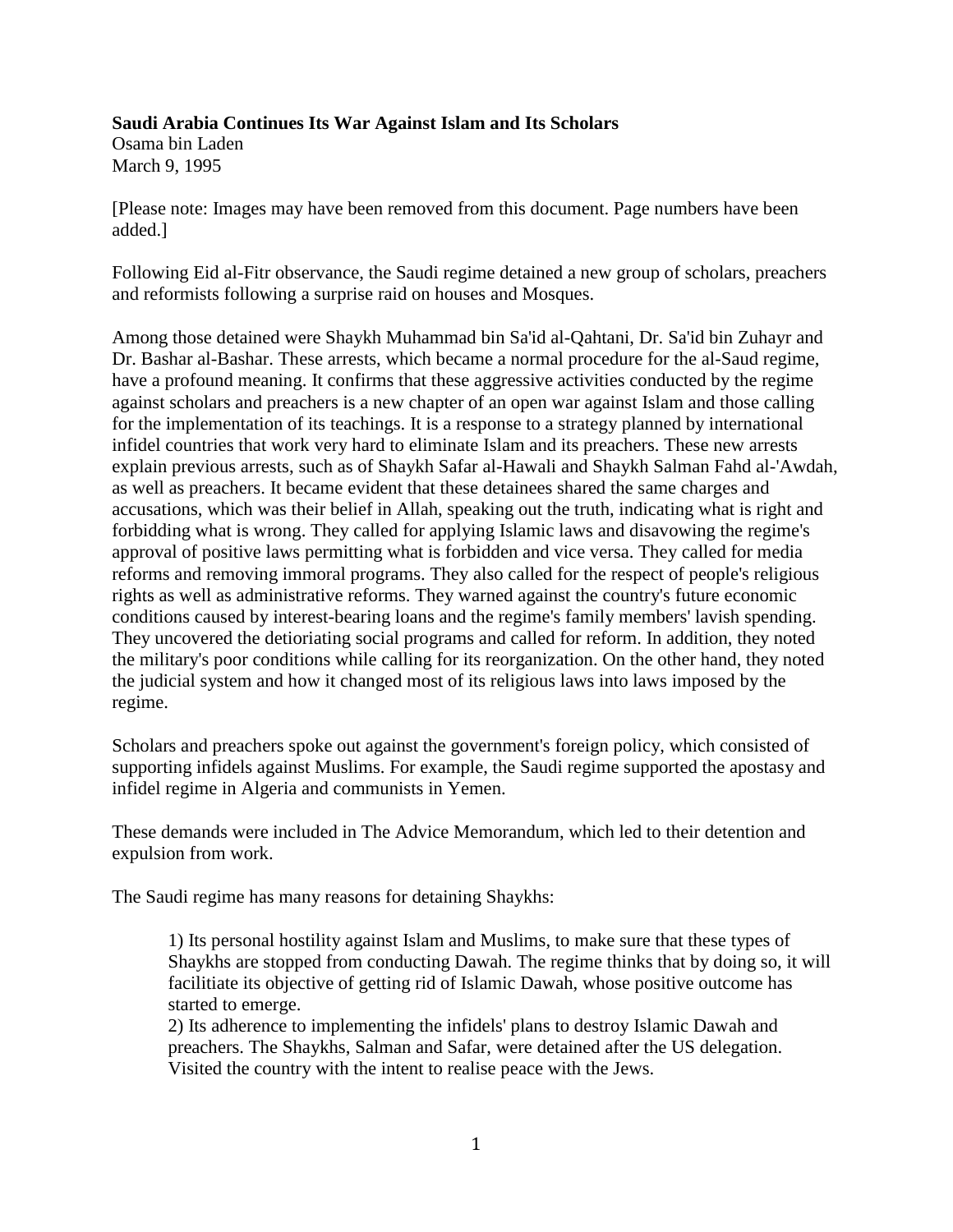## [The remaining text made available by the Combating Terrorism Center.]

These arrests came after NATO's call to the countries of the regions to cooperate in order to eliminate the danger that threatens its interests and desires for hegemony. This objective could be accomplished via (peace, development, new Middle East, etc.) projects. By acting this way, the Saudi regime is doing Da'wah and preachers a favor. It shows that the objective behind these detentions and injustice to those who call of Da'wah is Islam. It also provides proof about those who thought positively about the regime-that they have misplaced their judgment. These detentions have increased the sphere of the regime's opposition. People spoke out and broke the barrier of fear and destroyed the regime's hegemony. Glory to Allah for including this regime's destruction in his plan.

We, at reform and advice foundation, report the Shaykhs' detentions and show the reasons behind them:

- 1- The regime shows animosity towards Islam. It also misled those who had faith in its judgment. It confirms what we have been calling for regarding the need to support these scholars, preachers and reformists. As Allah says "Oh you believers, be fearful of Allah and be with the trustworthy." We confirm that, speaking out the truth, supporting those who do, and uncovering Islam's enemies is everyone's responsibility and religious duty, no matter what the consequences are. Even though this obligation of power and influence among scholars, knowledge seekers, merchants, tribal leaders, young people and others.
- 2- We are also warning the Ummah about the viciousness of those declaring aimlessly false and unfounded political statements whether on a platform or on TV. They issue prepared Fatwas on Ummah for its animosity against Islam and its people. We warned these people of the consequences of their actions. The Prophet, peace be upon him, was asked what is the greatest sin. He stood up and responded (it is providing untrue statements). He kept repeating it until his companions said, we wish he would be quiet. As for prayers for oppressors, Sufyan al-Thawri, may Allah bless his soul, said, "Whoever prayers for the continuance of an oppression prefers to disobey Allah." We warn against these people's call as they meet the regime half way in its approach that constitutes a danger to Da'wah.
- 3- We challenge the regime to let detainees have fair trials and provide evidence that accuses them of a crime. This way, the regime could acquit itself and convict them in front of the Ummah. As long as it does not do that, it condemns itself and acquits them of any accusations.
- 4- To those Shaykhs detained in prison, we are addressing them with admiration and respect for taking a stand. We tell them that because of their faith, the regime's arrogance has been destroyed, its temptations have failed and, because of your truthfulness, their media has proven unreliable. May Allah provide you with patience as he says "Do not be sad, you are the uppermost, if you believe."

This is a trial period and a way of differentiating between methods. In the end, Allah's promise will be to those who prevail, "Allah has promised, to those among you who believe and work